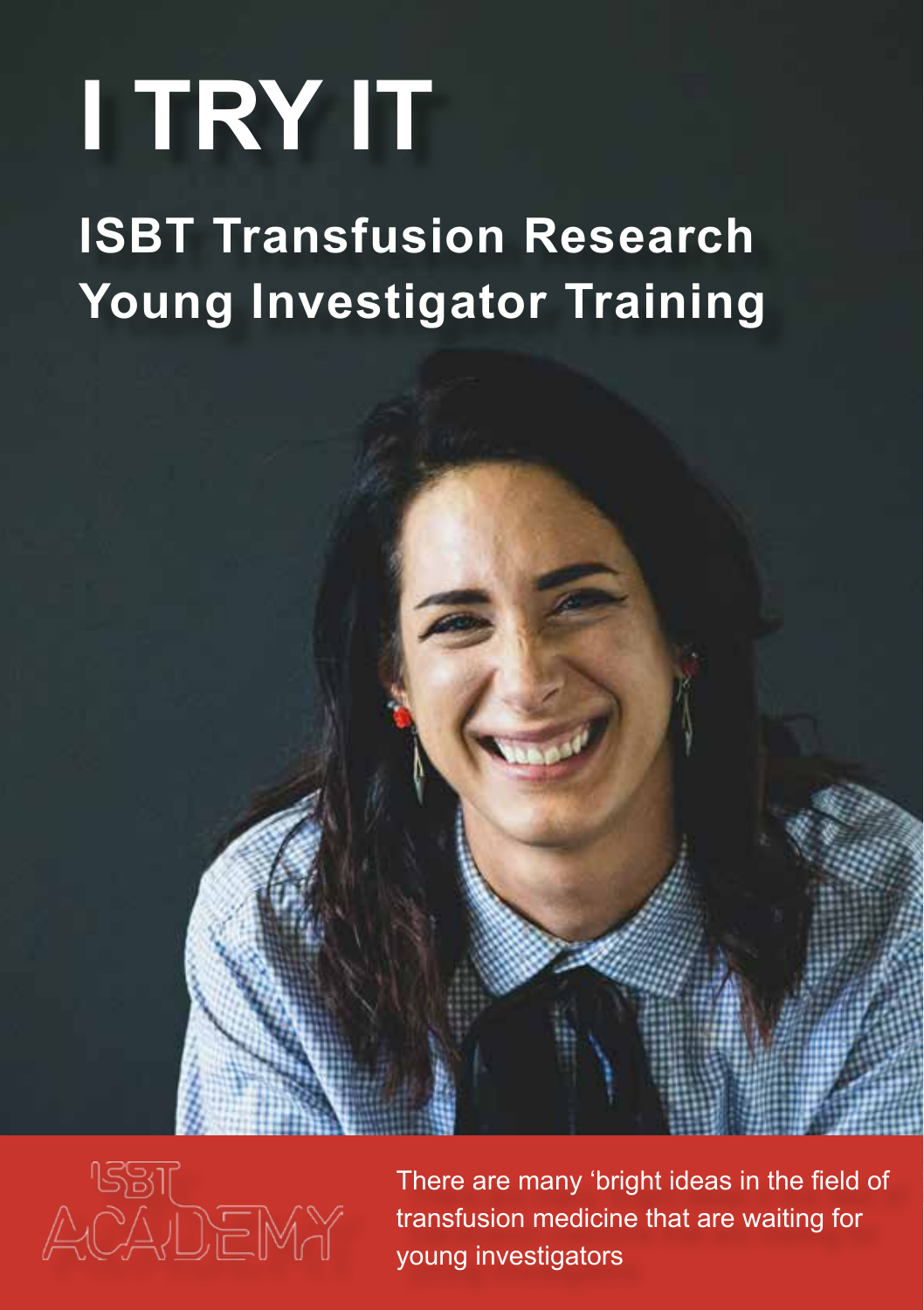#### **Introduction**

The I TRY IT 2022 programme is an initiative of the ISBT Academy and is led by members of the Transfusion-Transmitted Infectious Disease (TTID) and Clinical Transfusion (CT) Working Parties (WP).

#### **1. Objectives**

There are 4 main objectives for the I TRY IT programme:

- 1. To **complete a research protocol** for a study designed to be conducted in your country or where your work.
- 2. To learn the **components of research protocols/proposals** and specific study designs used in transfusion medicine.
- 3. To learn how to provide and to receive **constructive criticism** of scientific research
- 4. To help you plan for and conduct the research project you designed as part of the programme, and approaches for **analyzing the data to answer your research question**.

The most challenging part is conducting the study and analyzing the data. However, these are easier if you begin with a solid foundation - the research protocol is that foundation.

There are many 'bright ideas' or research discoveries in the field of transfusion medicine that are waiting for young investigators.

**So jump in, say "I TRY IT", and send us your applications for I TRY IT 2022 programme**.

#### **2. About the programme**

I TRY IT is a two part programme:

- **• Part 1 Training in Study Design and Protocol Development**
- **• Part 2 Training in Analysing Data and Manuscript Preparation**

The two parts of the programme are offered in different years. The focus of the programme in 2022 will be Study Design and Protocol Development which teaches participants how to write research protocols while developing a research project that will answer a specific research question.

#### **3. Methods**

**Online live lectures**: Participants and instructors are located all over the world. The preferred approach is for you to participate during the live lectures online. Alternately, each lecture will become available to be downloaded via **ISBT Education** so that you can access the content at times that works best for you or if your internet connection speed requires you to download the material.

Attending the live lectures is the most certain way for you to learn the content and be able to ask questions to improve your depth of knowledge. We will be using Zoom™ for course lectures. To participate, you will be invited to each online lecture and then will have to join the lecture via the URL provided in each invitation.

Lecture recordings will be posted on ISBT Education. Each of you will have a specific login and password to access the content.

Homework is assigned that is focused on writing the sections of a research protocol. As part of the programme you will write a real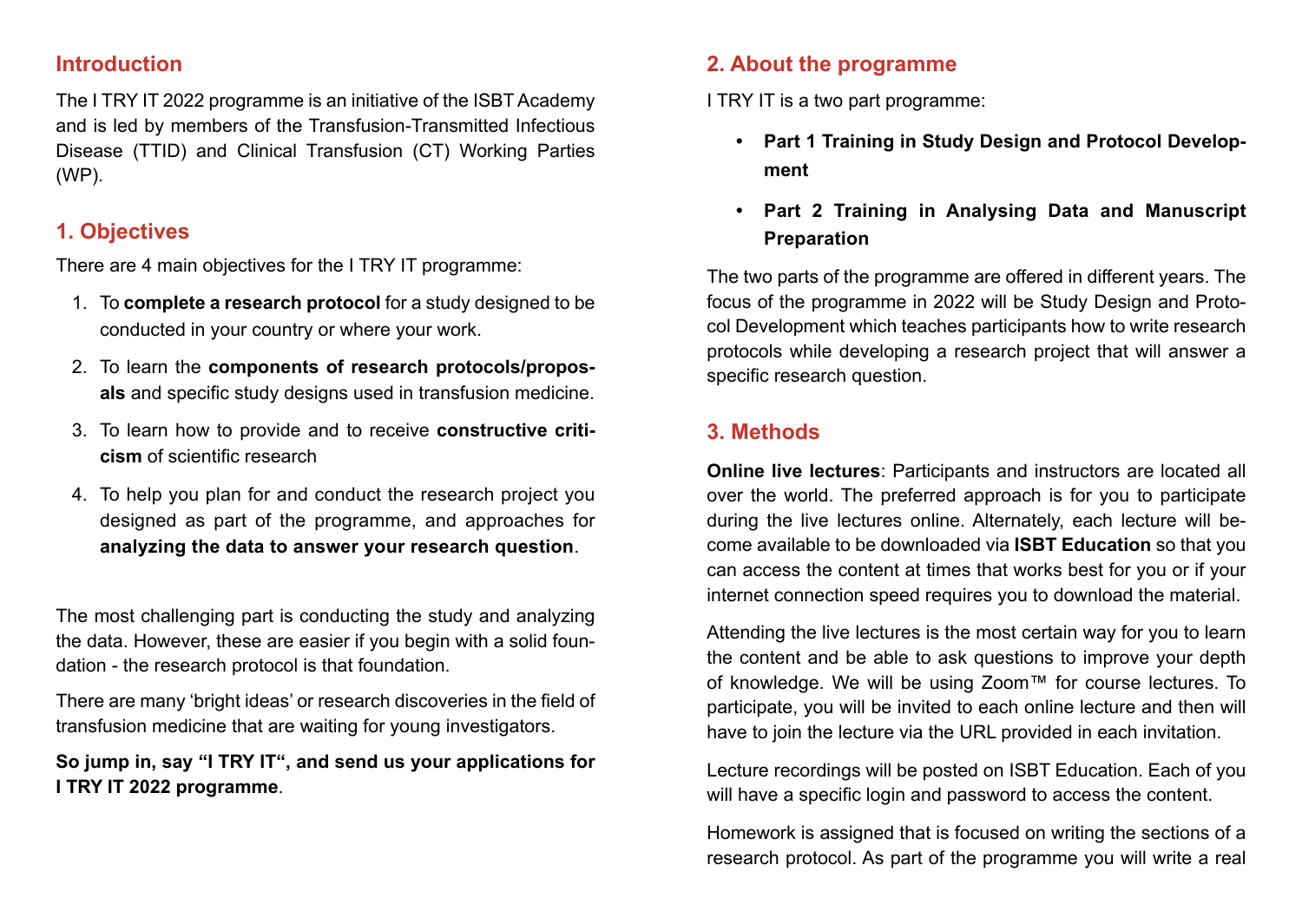research protocol that can be implemented in your setting.

You will also be involved in reviewing project proposals by others to experience peer-review as both a reviewer and reviewee.

In addition, you are expected to **attend the Transfusion-Transmitted Infectious Disease (TTID) or Clinical Transfusion (CP) Working Party meetings** as part of your training experience.

#### **4. Research Grant**

To facilitate conducting research, the Study Design and Protocol Development programme concludes with the opportunity for you to apply for a **small research grant to conduct your study**.

These research grants are competitive and awarded to the best protocols as judged by expert reviewers from the ISBT Working Parties.

#### **5. Applicants and Application**

Deadlines for applications will be given in a separate timetable for each year, published on the ISBT website.

**Submit your application below before April 21, 2022**

**[SUBMIT YOUR APPLICATION](http://www.isbtweb.org/isbt-academy/i-try-it)**

To apply, please provide the following:

- **1. A current version of your curriculum vitae (CV) or resume.** (list any scientific publications)
- **2. A preliminary research idea or research question description**.This must not exceed a one-sided single page, describing the transfusion related study you would like to conduct.

**RESEARCH IN YOUR COUNTRY CAN BENEFIT TRANSFUSION MEDICINE LOCALLY AND CONTRIBUTE TO THE GLOBAL BODY OF KNOWLEDGE IN TRANSFUSION MEDICINE**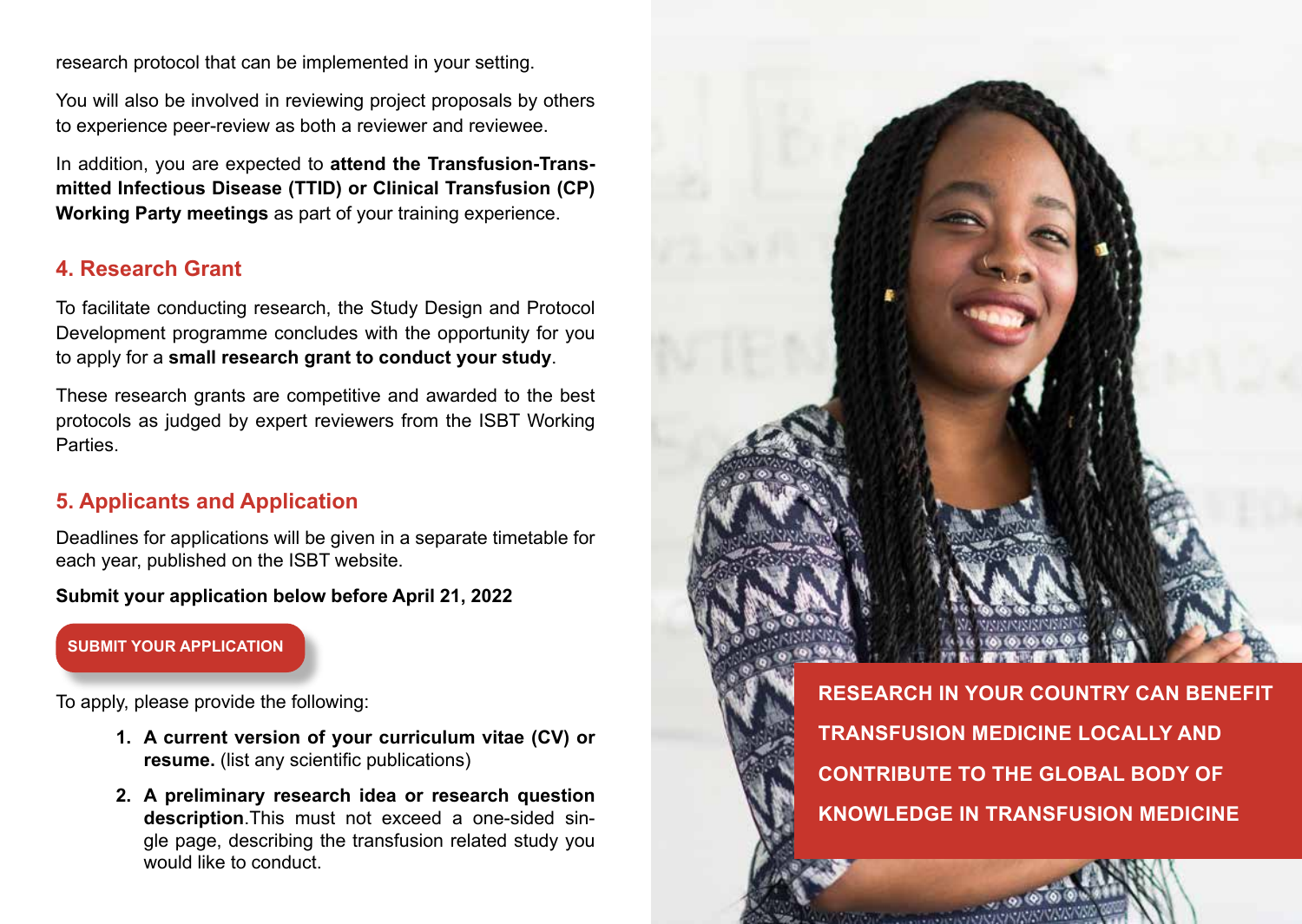#### **6. Expenses Covered**

Registration is provided for a virtual or face to face ISBT Congress.

Travel and accommodation expenses to attend the ISBT Congress will be covered where the meeting is held face to face.

ISBT Central Office will work with you to arrange international travel. You are responsible for securing any required travel documents such as passports or visas. ISBT will assist you by providing letters of invitation, but you will have to apply and pay applicable fees yourself.

You must **become a member of ISBT**. ISBT membership fees are not covered by the I TRY IT programme. Click the button for more information on ISBT membership.

#### **8. Acknowledgements**

We gratefully acknowledge **Dr. Steven Hulley** of UCSF who developed the original UCSF Training in Clinical Research (TICR) course from which the I TRY IT programme has been adapted.

We also gratefully acknowledge **Dr. Edward Murphy** of UCSF/ BSRI who developed the short-course format and **Dr. Willi Mc-Farland** from the San Francisco Department of Public Health/ UCSF, each has led multiple versions of courses similar to this in many different countries.

Without these predecessors this initiative would not have been possible.

**[MEMBERSHIP INFORMATION](http://www.isbtweb.org/isbt-academy/i-try-it)**

#### **7. Required Reading**

#### **Designing Clinical Research, 4th Edition, 2013**

By Stephen B Hulley, Steven R Cummings, Warren S Browner, Deborah G Grady, Thomas B Newman.

We will provide copies of this book to you. Books will be sent to you directly around the time of the first course lecture. Additional online reference material that accompanies the text book is available at:



*"The I TRY IT has immensely helped me in developing our overdue research protocol as its format of instruction is very effective and efficient*"

Iza Maechamen, Philippines

**[http://www.dcr-4.net/](http://www.dcr-4.net/ )**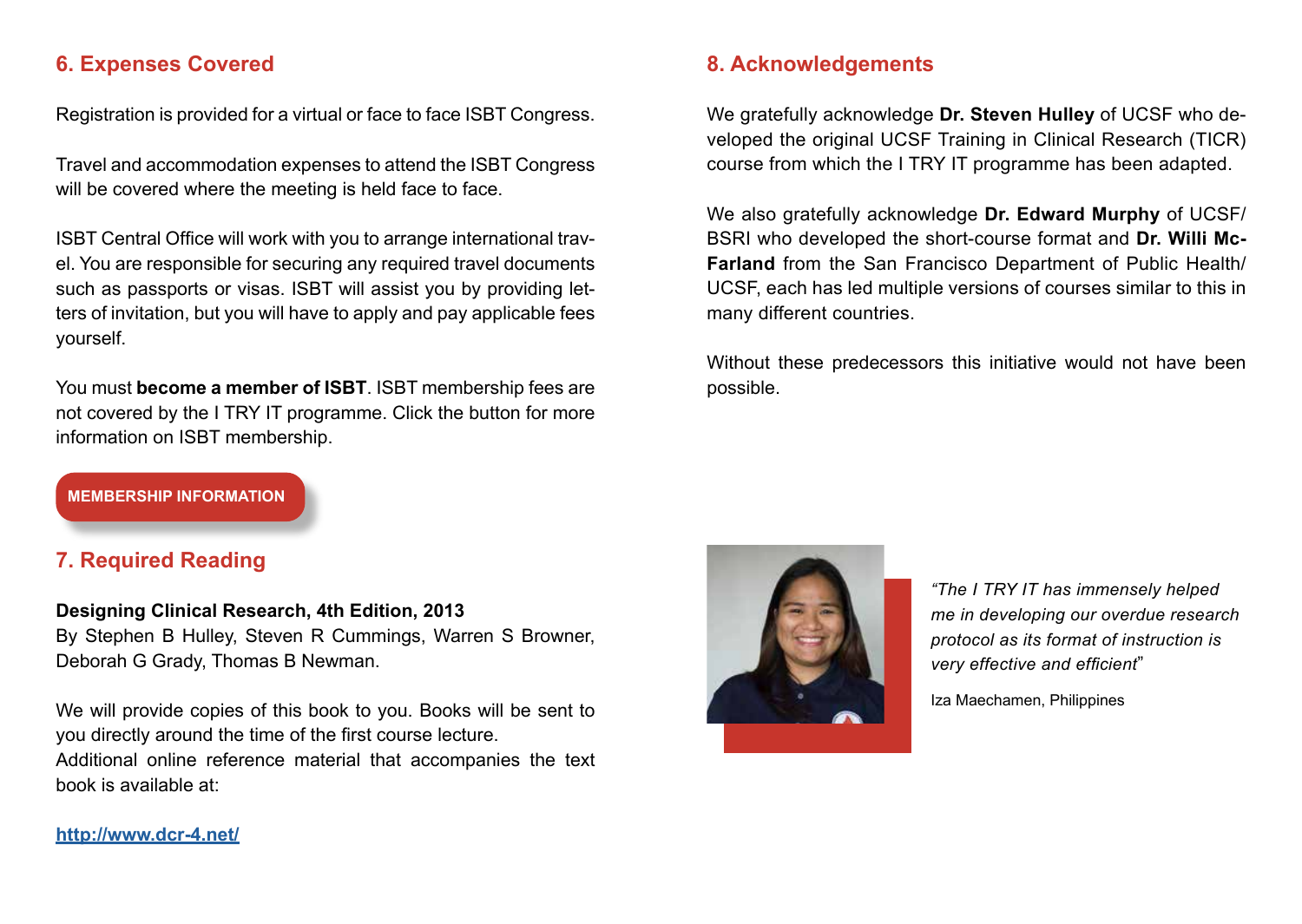# **"IF YOU NEVER TRY YOU'LL NEVER KNOW"**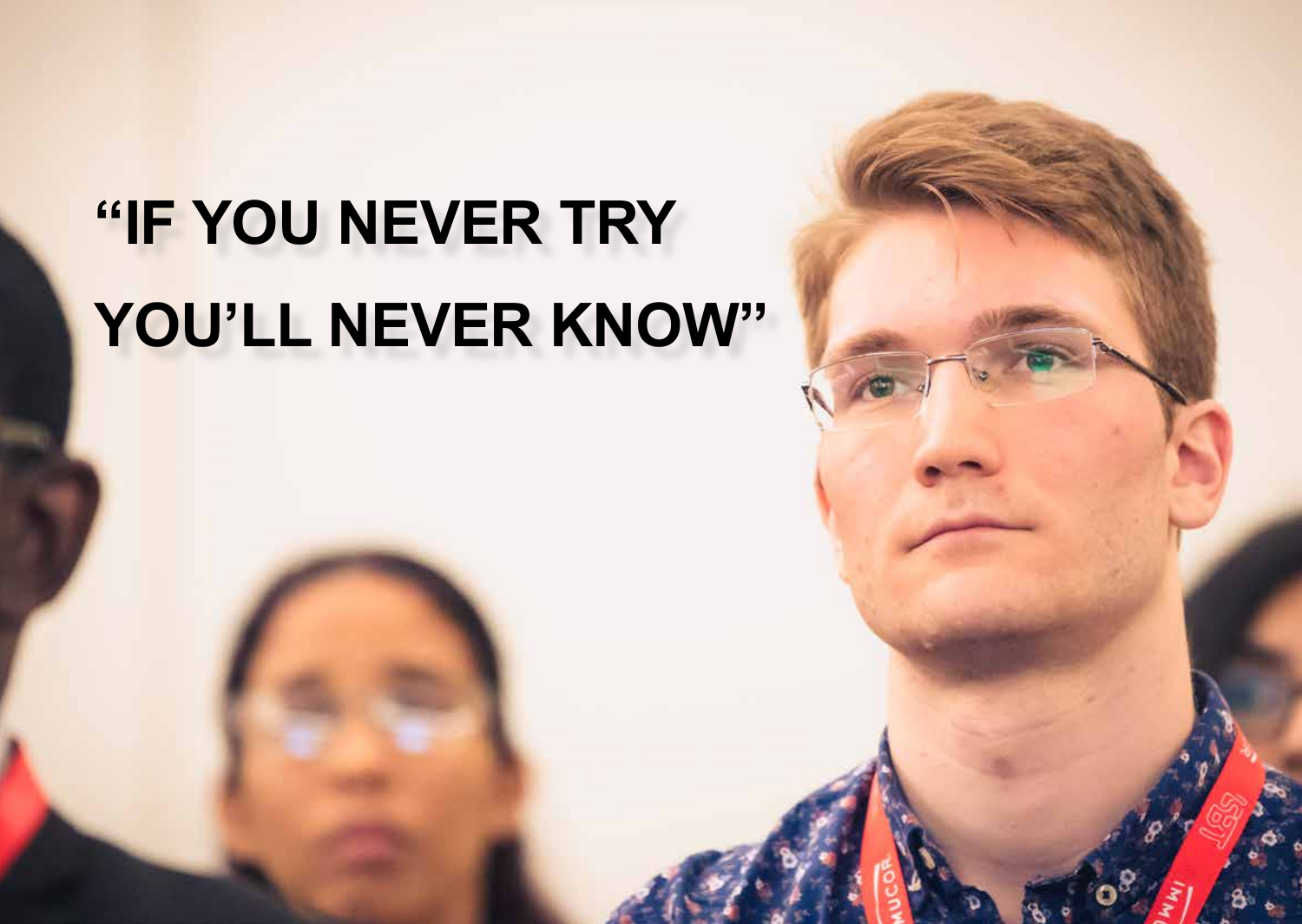#### **Schedule 2022**

The lectures will start in May 2022. The webinars will cover the following content.

Note that all times below are Coordinated Universal Time. You will need to convert this to your local time.

| <b>LECTURE/ LECTURER</b>           | <b>DATE</b>                            | <b>TOPIC</b>                                                                                                                            | <b>HOMEWORK DUE</b> |
|------------------------------------|----------------------------------------|-----------------------------------------------------------------------------------------------------------------------------------------|---------------------|
| <b>Brian Custer</b>                | 11 May 2022 (wk.19)<br>at 15:00 UTC    | Conceiving the research question and study hypothesis                                                                                   | 19 May 2022         |
| Arwa Al Riyami                     | 25 May 2022 (wk.21)<br>at 15:00 UTC    | Background and significance section<br>2. Literature search and references                                                              | 2 June 2022         |
| <b>Sheila O'Brien</b>              | 8 June 2022 (wk.23)<br>at 15:00 UTC    | Basics of measurement: variable types, precision and accuracy                                                                           | 16 June 2022        |
| Leo van de Watering                | 22 June 2022 (wk.25)<br>at 15:00 UTC   | <b>Estimating Sample Size &amp; Power</b>                                                                                               | 7 July 2022         |
| <b>Sheila O'Brien</b>              | 13 July 2022 (wk.28)<br>at 15:00 UTC   | Study Design Part 1: Overview of study designs: Observational &<br>Randomized designs                                                   | 28 July 2022        |
| <b>Marion Vermeulen</b>            | 3 August 2022 (wk.31)<br>at 15:00 UTC  | <b>Study Design Part 2: Designing studies of medical tests, including</b><br>sensitivity and specificity, Large data bases & "Big Data" | 17 August 2022      |
| Leo van de Watering                | 24 August 2022 (wk.34)<br>at 15:00 UTC | Data validity, cause and effect, issues of bias                                                                                         | 7 September 2022    |
| <b>Brian Custer</b>                | 14 Sept 2022 (wk.37)<br>at 15:00 UTC   | Data management, preparation for analysis & introduction to<br>statistical analyses                                                     | 29 September 2022   |
| <b>Lilian M. del Castil-</b><br>ho | 5 Okt 2022 (wk.40)<br>at 15:00 UTC     | Developing research questionnaires and data collection instruments                                                                      | 20 October 2022     |
| Karin van den Berg                 | 2 Nov 2022 (wk.44)<br>at 15:00 UTC     | Research ethics, budget & Who will review Who                                                                                           | 16 November 2022    |
| <b>Brian Custer</b>                | 16 Nov 2022 (wk46)<br>at 15:00 UTC     | Review process & Who will review Who                                                                                                    | 30 November 2022    |
| All                                | 30 Nov 2022 (wk.48)<br>Time tbd        | <b>Review Meeting</b>                                                                                                                   |                     |